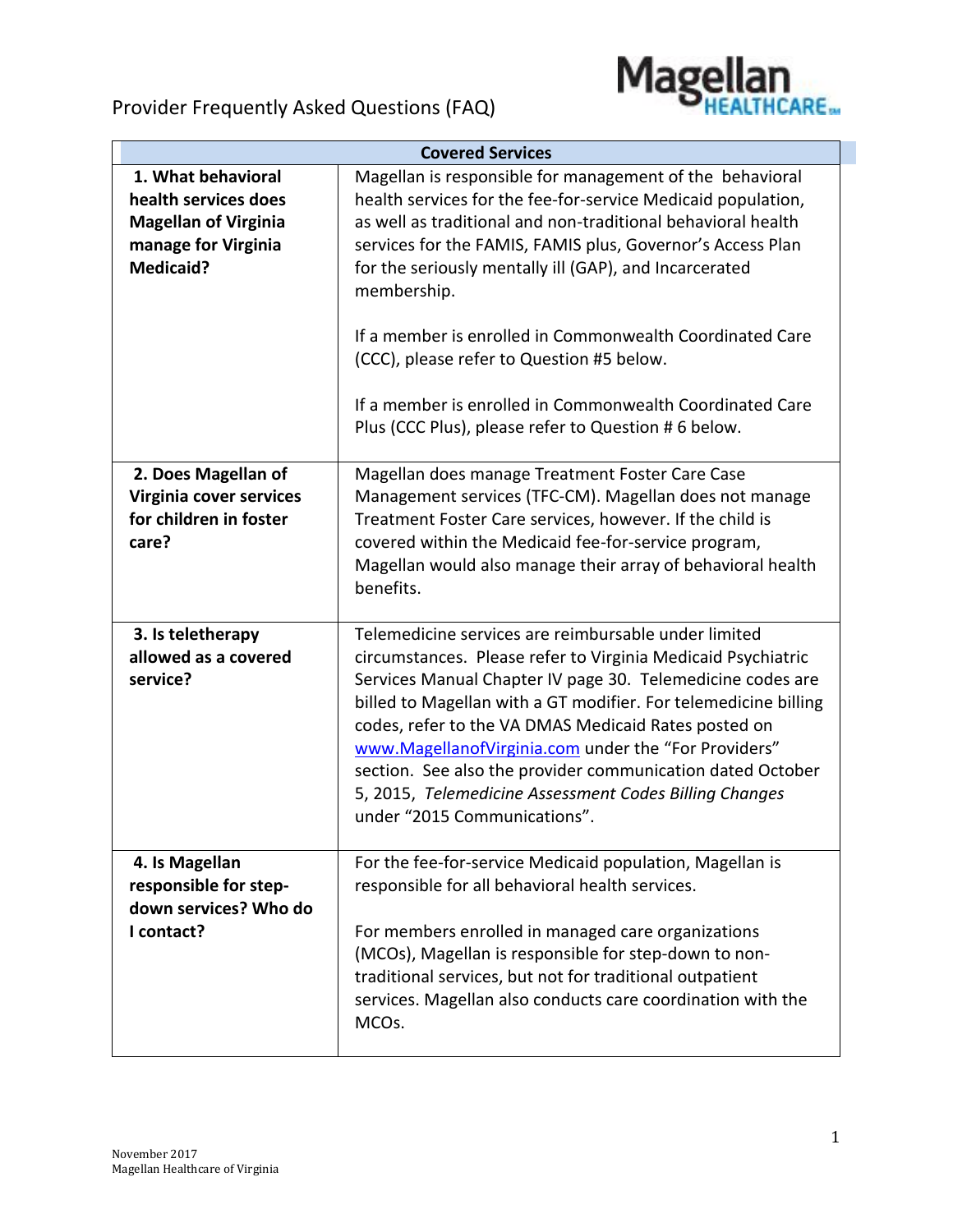

| 5. We have members who         | If a member is enrolled in the CCC, Magellan only covers mental   |
|--------------------------------|-------------------------------------------------------------------|
| are enrolling into the         | health case management (H0023) during the member's                |
| Commonwealth                   | enrollment.                                                       |
| <b>Coordinated Care (CCC).</b> |                                                                   |
| How does this affect           | If a member is not enrolled in CCC at the time of a service       |
| service authorization          | request start date, Magellan will review the entire span of the   |
| requests?                      | request, regardless of the service type.                          |
|                                |                                                                   |
|                                | If the member is enrolled in CCC at the time of the requested     |
|                                | start date and the service is not MHCM, providers should          |
|                                | submit their requests directly to CCC. Providers can contact CCC  |
|                                | at: 1-800-552-8627.                                               |
|                                |                                                                   |
|                                | If the member dis-enrolls from CCC in the middle of the           |
|                                | authorization, please call Magellan at 1-800-424-4046 within 30   |
|                                | days of the end of their enrollment in CCC. Upon verification     |
|                                | of the CCC authorization, Magellan will authorize up to 60 days   |
|                                |                                                                   |
|                                | without receiving additional clinical information.                |
| 6. We have members             | For Medicaid individuals who are enrolled in the                  |
| receiving a CMHRS              | Commonwealth Coordinated Care Plus (CCC Plus) Program,            |
| services who are enrolling     | DMAS is preparing to transition the Community Mental Health       |
| into the Commonwealth          | Rehabilitation                                                    |
| <b>Coordinated Care Plus</b>   | Services (CMHRS) into the CCC Plus managed care organization      |
| (CCC Plus). I normally         | (MCO) contract effective January 1, 2018. On this date,           |
|                                |                                                                   |
| submit my authorization        | Magellan of Virginia, DMAS's Behavioral Health Services           |
| and billing to Magellan of     | Administrator (BHSA), will no longer administer CMHRS for CCC     |
| Virginia. How does the         | Plus-enrolled members.                                            |
| change effective January       |                                                                   |
| 1, 2018 impact service         | If the member is receiving a CMHRS service and has a CCC Plus     |
| authorization requests         | plan, authorization requests, registration, and billing should be |
| and billing?                   | submitted to the member's plan. A list of CCC Plus plans can be   |
|                                | located on the DMAS website, www.dmas.virginia.gov.               |
|                                | <b>Authorization/Eligibility</b>                                  |
| 1. What is the                 | Magellan's goal is to make an authorization decision as soon      |
| turnaround time for a          | as possible. Established maximum limits are as follows:           |
| service authorization?         |                                                                   |
|                                |                                                                   |
|                                | • 3 hours if someone is at an ER and requesting inpatient         |
|                                | admission;                                                        |
|                                | • 1 business day if already admitted to                           |
|                                | inpatient; and                                                    |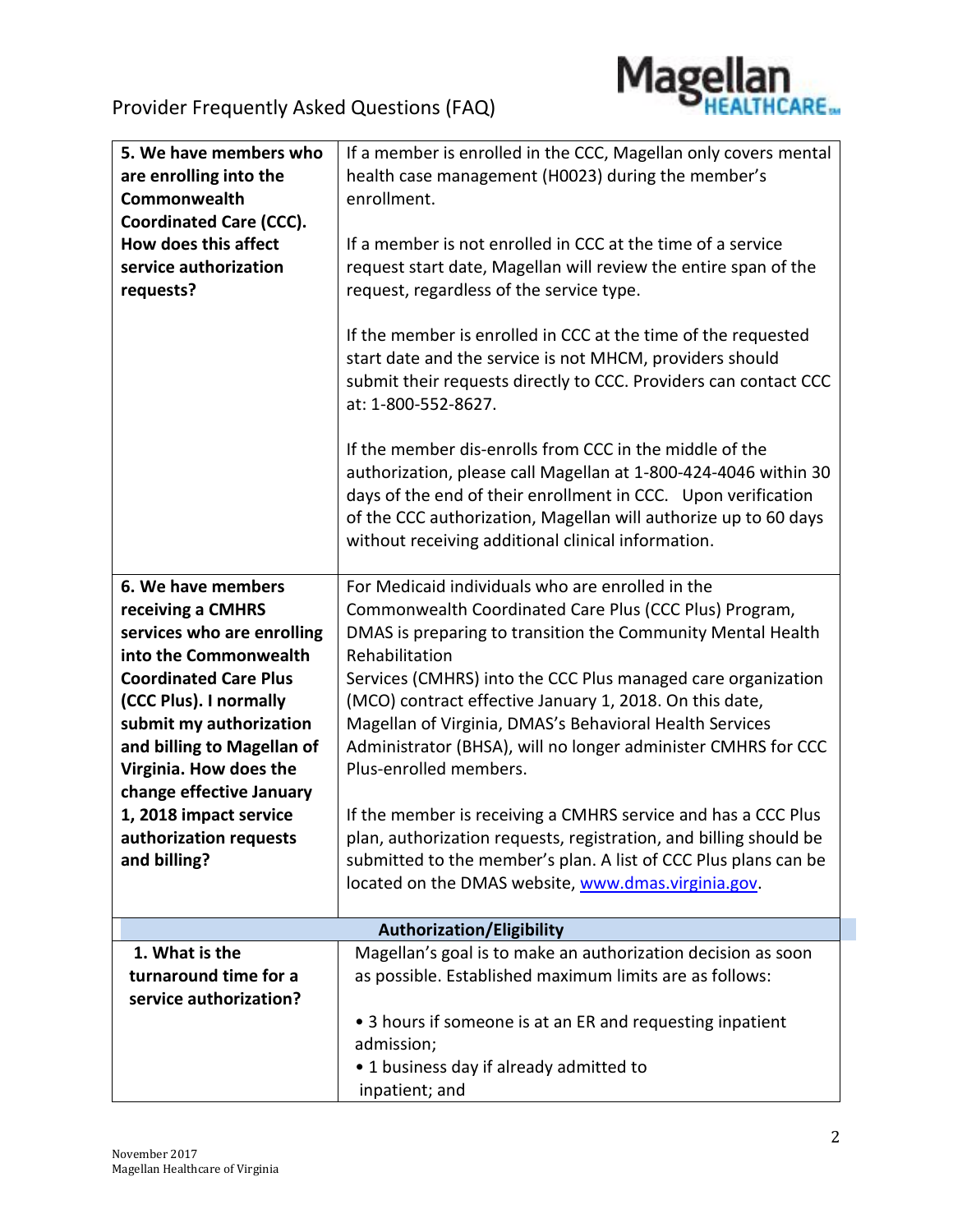

|                                                                                                                                                                                | • 3 business days for all other services.                                                                                                                                                                                                                                                                                                                                                                                                                                                                                                                                                                                                                                                                           |
|--------------------------------------------------------------------------------------------------------------------------------------------------------------------------------|---------------------------------------------------------------------------------------------------------------------------------------------------------------------------------------------------------------------------------------------------------------------------------------------------------------------------------------------------------------------------------------------------------------------------------------------------------------------------------------------------------------------------------------------------------------------------------------------------------------------------------------------------------------------------------------------------------------------|
| 2. What happens if<br><b>Medicaid eligibility gets</b><br>established retroactively,<br>after December 1, 2013,<br>but the dates of service<br>are before December 1,<br>2013? | Any service authorized after December 1, 2013 (including<br>retroactively), is directly handled by Magellan. For dates of<br>service prior to December 1, 2013, providers are to submit<br>through Magellan and Magellan submits to DMAS/Behavioral<br>Health Unit for review and rendering decision.                                                                                                                                                                                                                                                                                                                                                                                                               |
| 3. What is the primary<br>method for notifying<br>providers of<br>authorizations?                                                                                              | For inpatient requests submitted on the secured provider<br>website, www.magellanhealth.com/provider, feedback will be<br>given immediately. These requests are submitted online using<br>the "VA DMAS Registration/Auth" link on the left hand side of<br>the home page under "My Practice."<br>If a provider talks with a care manager to receive the inpatient<br>authorization, the provider will receive verbal confirmation of<br>authorization.<br>For all service requests, the authorization is also available for<br>viewing on the secure section of the provider website.<br>Providers can view and download approved authorization<br>letters or run an Excel/PDF report to capture all authorizations |
| 4. If an authorization is<br>pended, what is the<br>turnaround time for<br>notification? How will                                                                              | as well.<br>If a service authorization request is incomplete, Magellan will<br>notify the provider by telephone using the phone number<br>provided on the service request application (SRA). If we are<br>unable to reach a live person, we will leave a confidential                                                                                                                                                                                                                                                                                                                                                                                                                                               |
| providers be notified?                                                                                                                                                         | message as long as provider indicates their voicemail messages<br>are secure.<br>The provider has three business days to respond to the request<br>for additional information. Magellan then has three business<br>days to review and process the response to the request.<br>If the provider does not respond to the request for additional<br>information within three business days, Magellan may not be<br>able to authorize the request.<br>If the SRA is missing necessary information, Magellan will non-<br>authorize the request. If the SRA is complete but does not                                                                                                                                      |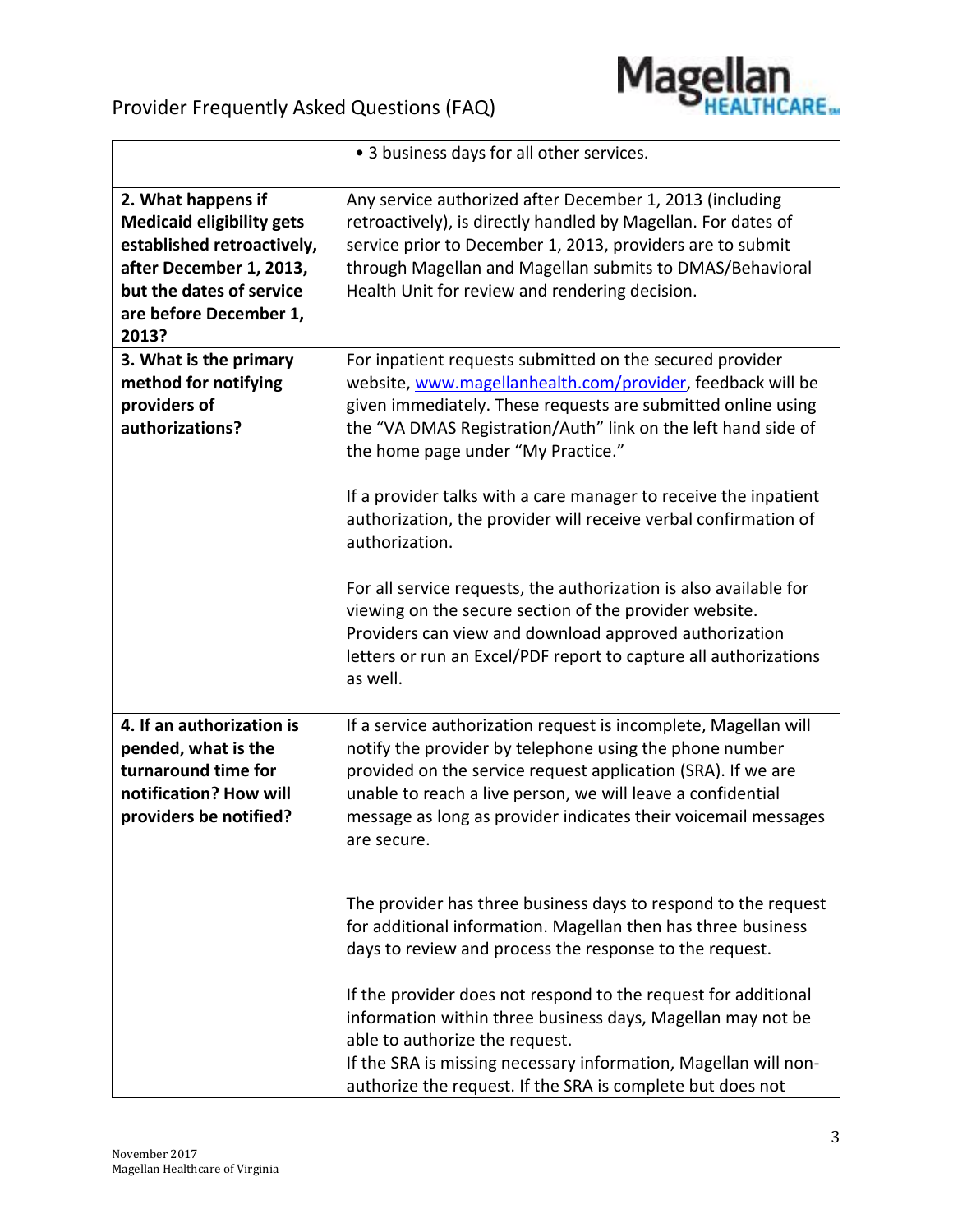

|                                                                                                                                                            | appear to meet Medical Necessity Criteria, the SRA will be<br>reviewed by Magellan's medical director to make a<br>determination.<br>If Magellan non-authorizes the request and the provider<br>disagrees with Magellan's decision, the provider will need to<br>submit a request for reconsideration. The process for<br>submitting a request for reconsideration is outlined in the<br>member's and provider's non-authorization letter. |
|------------------------------------------------------------------------------------------------------------------------------------------------------------|--------------------------------------------------------------------------------------------------------------------------------------------------------------------------------------------------------------------------------------------------------------------------------------------------------------------------------------------------------------------------------------------------------------------------------------------|
| 5. How are authorizations<br>handled for TDO<br><b>(Temporary Detention</b><br>Order)? Are they                                                            | TDO is a legal status. Yes, Magellan will authorize and pay<br>inpatient services that are ordered through the TDO process for<br>Medicaid members.                                                                                                                                                                                                                                                                                        |
| authorized and paid as<br>inpatient?                                                                                                                       | If the TDO is not for a Medicaid member, the TDO claims will be<br>paid from a special State Fund exclusive to TDOs. Follow the<br>billing guidelines in the State Medicaid Hospital Manual for<br>billing to DMAS for non-Medicaid members.                                                                                                                                                                                               |
| 6. Regarding physician-<br>directed services: who<br>would get the<br>authorization and who<br>would bill for these<br>traditional outpatient<br>services? | For physician-directed services within a licensed Mental Health<br>clinic, the authorization would be made to the organization. For<br>billing purposes, the supervising physician and their National<br>Provider Identifier (NPI) would be listed in the rendering<br>provider fields on the claim.<br>Magellan is only responsible for traditional outpatient services                                                                   |
|                                                                                                                                                            | for members in fee-for-service Medicaid.                                                                                                                                                                                                                                                                                                                                                                                                   |
| 7. How will we know if a<br>member is eligible and if<br>they should go through<br><b>Magellan?</b>                                                        | Providers may check eligibility through the secure section of<br>the www.MagellanProvider.com provider website. Members<br>will not receive an ID card from Magellan.                                                                                                                                                                                                                                                                      |
| 8. Do all outpatient<br>mental health/substance<br>abuse codes require                                                                                     | No, medication management does not need service<br>authorization.                                                                                                                                                                                                                                                                                                                                                                          |
| service authorization?                                                                                                                                     | For traditional outpatient therapy, the first 26 sessions in the<br>first year of treatment (individual, family or group therapy for<br>psychiatric and for substance abuse) do not need prior<br>authorization.                                                                                                                                                                                                                           |
|                                                                                                                                                            | Also, the first seven hours of psychological testing every six<br>months do not need prior authorization. If more than seven                                                                                                                                                                                                                                                                                                               |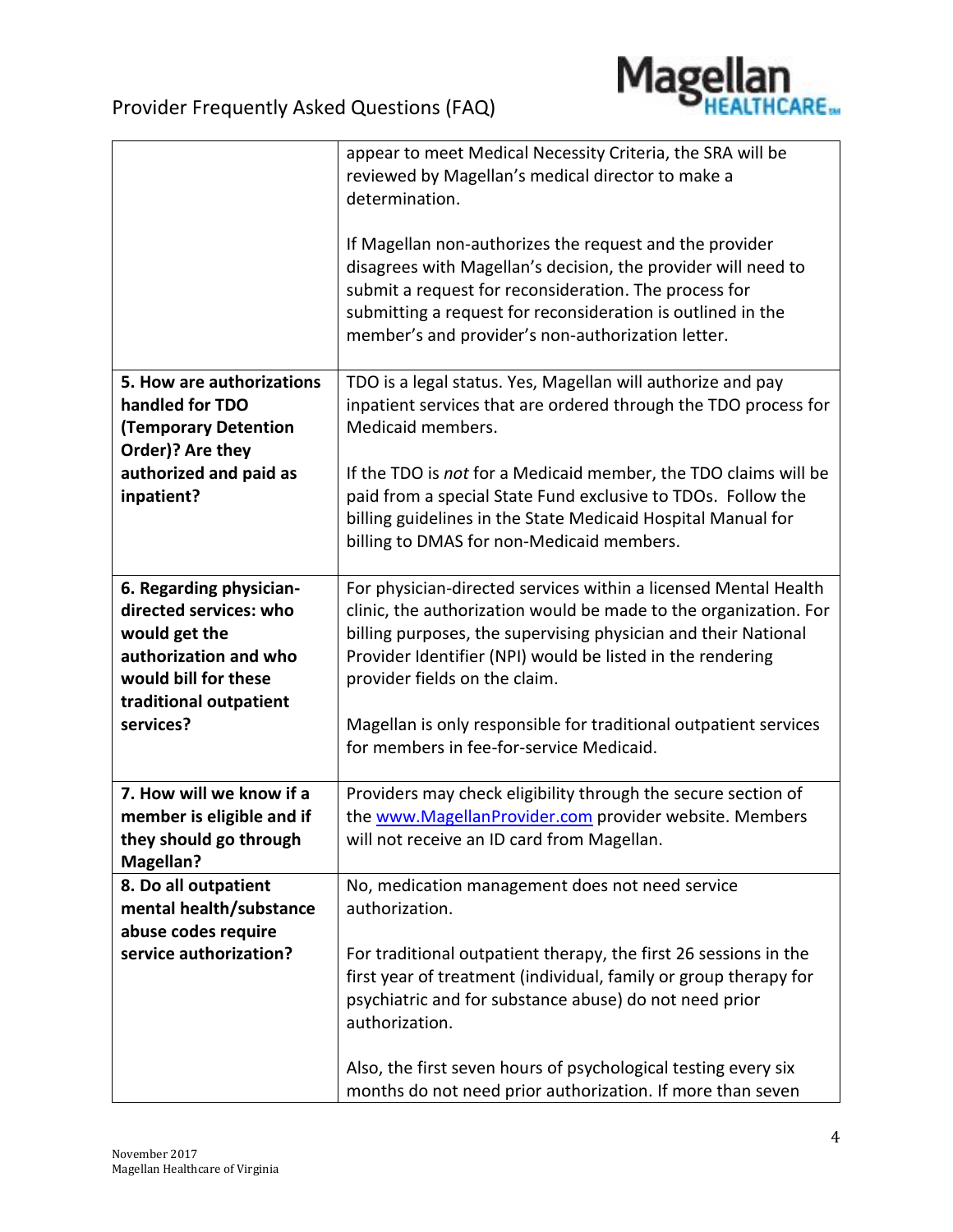

|                                                                                                                                              | hours are requested during a six month period, the provider<br>will need to submit an SRA to Magellan for authorization.                                                                                                                                                                                                                                                                                                                                                                                                                                                                                                                                           |
|----------------------------------------------------------------------------------------------------------------------------------------------|--------------------------------------------------------------------------------------------------------------------------------------------------------------------------------------------------------------------------------------------------------------------------------------------------------------------------------------------------------------------------------------------------------------------------------------------------------------------------------------------------------------------------------------------------------------------------------------------------------------------------------------------------------------------|
| 9. How do you obtain<br>service authorization for<br>the initial session if you do<br>not yet have clinical<br>information on the<br>member? | Many services have a code for a service specific intake. The<br>assessment does not require prior authorization, so this is how<br>a provider can get clinical information prior to sending in a<br>service authorization request.<br>Services with specific assessment codes include:<br>Therapeutic Day Treatment for Children<br>Day Treatment/Partial Hospitalization<br>Psychosocial Rehabilitation for Adults<br><b>Intensive Community Treatment</b><br>$\bullet$<br>Intensive In-Home<br>$\bullet$<br>Mental Health Skill-building Service<br>$\bullet$<br><b>Behavior Therapy (EPSDT)</b><br>$\bullet$<br>Please refer to the Community Mental Health and |
|                                                                                                                                              | Rehabilitative Services (CMHRS) and/or Early and Periodic<br>Screening, Diagnosis and Treatment (EPSDT) manual posted on<br>the DMAS website for more detailed information about service<br>assessments.                                                                                                                                                                                                                                                                                                                                                                                                                                                           |
| 10. If an authorization<br>request is denied, what<br>are your timeframes for<br>reconsideration ("re-                                       | Providers and members have 30 days from the date on the<br>non-authorization letter to submit a request for<br>reconsideration.                                                                                                                                                                                                                                                                                                                                                                                                                                                                                                                                    |
| reviews") and how do you<br>handle the member during<br>the reconsideration<br>period?                                                       | Urgent reconsiderations will be resolved within three business<br>days of receipt of request. Verbal notice will be given and<br>written notice will be sent within 3 business days of the<br>request.                                                                                                                                                                                                                                                                                                                                                                                                                                                             |
|                                                                                                                                              | Standard reconsiderations will be resolved within 30 calendar<br>days of receipt of request. Written notice will be sent within 30<br>calendar days of the request.                                                                                                                                                                                                                                                                                                                                                                                                                                                                                                |
|                                                                                                                                              | Please refer to the "Reconsideration Process for Notice of<br>Action" section in your non-authorization letter for additional<br>details.                                                                                                                                                                                                                                                                                                                                                                                                                                                                                                                          |
| 11. Treatment Foster Care<br><b>Case Management</b><br>authorizations are often                                                              | Magellan will review the SRA and authorize a time span based<br>on the clinical information provided. Treatment Foster Care                                                                                                                                                                                                                                                                                                                                                                                                                                                                                                                                        |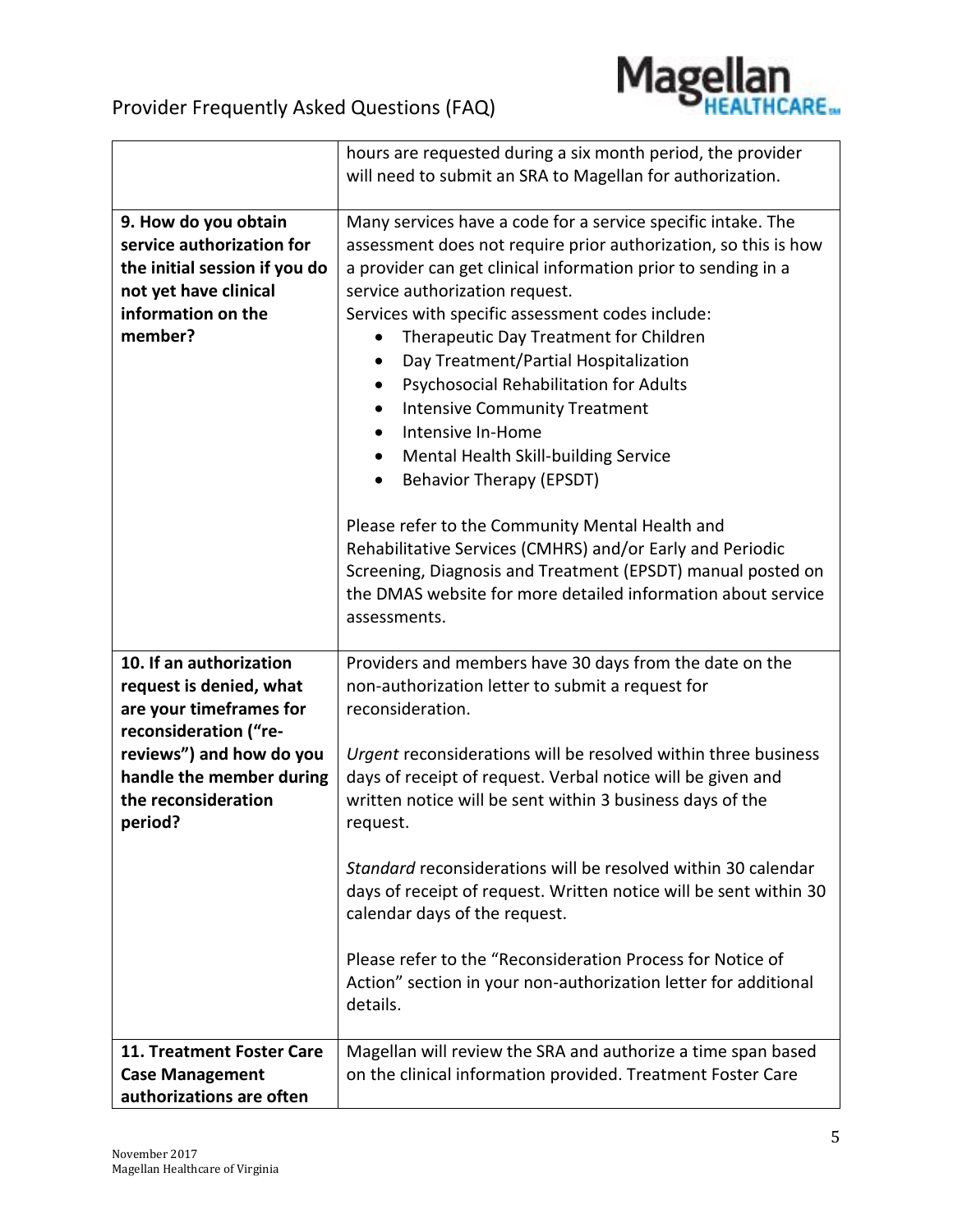

| for one year; will Magellan  | Case Management may be authorized for up to one year at            |
|------------------------------|--------------------------------------------------------------------|
| offer the same?              | time.                                                              |
|                              |                                                                    |
| 12. How should we            | Providers must complete requests using the Magellan SRA for        |
| request authorizations?      | authorizations through the secured provider web portal,            |
|                              | www.MagellanProvider.com.                                          |
|                              |                                                                    |
|                              | If your agency has its own SRA form you would like use, you        |
|                              | must first get approval from Magellan prior to submitting. You     |
|                              | may send in your request using the "contact us" link on the        |
|                              | homepage of the Magellan of Virginia website.                      |
|                              |                                                                    |
| 13. What documentation       | Each service has separate requirements. Please refer to each       |
| will be used for             | Service Request Authorization form on                              |
| authorizations?              | www.MagellanofVirginia.com for information regarding               |
|                              | requirements for specific services.                                |
|                              |                                                                    |
| 14. Will authorizations be   | For inpatient admissions, if our clinical algorithm (VA/DMAS       |
| given immediately?           | Registration Auth) is able to authorize your request, you will     |
|                              | receive the authorization immediately. Otherwise, it will be a     |
|                              | maximum of three hours if the member is at an ER or within         |
|                              | one business day if already admitted.                              |
|                              |                                                                    |
|                              | For all other services, you will receive an authorization decision |
|                              | within three business days of a completed service authorization    |
|                              | request.                                                           |
|                              |                                                                    |
|                              | <b>Clinical</b>                                                    |
| 1. How do Magellan care      | Magellan collaborates with members, providers and involved         |
| managers work with           | parties to coordinate care for our members. We will assist in      |
| <b>CSAs, ICCs, and other</b> | determining what level of care would be appropriate to meet        |
| providers on individual      | the member's needs and facilitate connections to appropriate       |
| case planning?               | Magellan network providers for those services. This includes       |
|                              | assistance with discharge planning and complex care                |
|                              | coordination.                                                      |
|                              |                                                                    |
| 2. What if members have      | If a member has questions about medication, Magellan would         |
| questions or issues with     | refer the member to consult with his/her treating physician.       |
| medication or other          | Magellan is available for provider referrals and education about   |
| treatments?                  | different services and levels of care.                             |
|                              |                                                                    |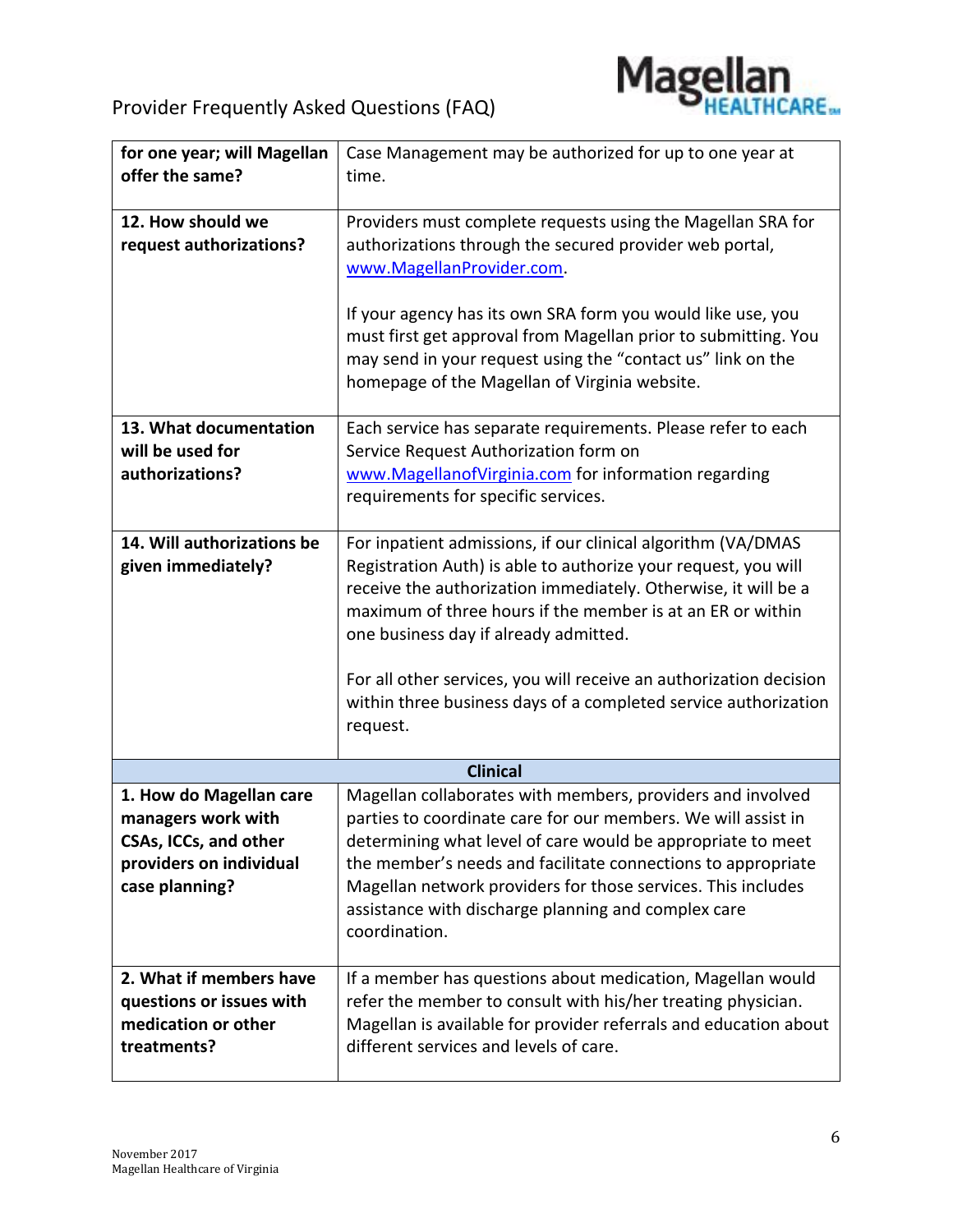

| 3. What is Magellan's<br>referral process for<br>difficult cases?                                                                                                              | Providers are responsible for transitioning cases and discharge<br>planning. Magellan will work with providers and members to<br>help identify the best match. Magellan will be able to assist in<br>finding network providers and provide case consultation when<br>needed.                                                                                                                                                                                                                                                                                                                                                                                  |
|--------------------------------------------------------------------------------------------------------------------------------------------------------------------------------|---------------------------------------------------------------------------------------------------------------------------------------------------------------------------------------------------------------------------------------------------------------------------------------------------------------------------------------------------------------------------------------------------------------------------------------------------------------------------------------------------------------------------------------------------------------------------------------------------------------------------------------------------------------|
| 4. Do we need to submit a<br>registration for Substance<br><b>Abuse (SA) Crisis services?</b><br>How do we get paid for<br>this service?                                       | SA Crisis services do not require registration with Magellan.<br>Providers will file claims for SA Crisis services with Magellan<br>using the appropriate procedure and modifier code. The codes<br>can be found on www.MagellanofVirginia.com under "For<br>Providers" and "Claims, Eligibility, Auths, Rates."                                                                                                                                                                                                                                                                                                                                              |
| 5. Are denials be issued to<br>providers? How are<br>providers informed?                                                                                                       | Yes, denials are issued to members/guardians, attending<br>facilities, or others with appropriate release of information<br>documented. Non-authorization letters are mailed to members<br>explaining the reason the request was unable to be authorized.<br>Providers also receive a copy of the member's letter by mail.<br>Letters are sent to the mailing address on file.                                                                                                                                                                                                                                                                                |
| 6. Is there step-down help<br>with denials (in a timely<br>fashion)?                                                                                                           | If a provider or member wishes to discuss alternative levels of<br>care for a member, Magellan's Care Management staff are<br>available by phone. It is, however, still the provider's<br>responsibility to manage discharge planning of a member.                                                                                                                                                                                                                                                                                                                                                                                                            |
| 7. How long do we have to<br>submit a retro request for<br>services?                                                                                                           | When retroactive eligibility is obtained, the request for<br>authorization must be submitted no later than 30 days from the<br>date that the individual's Medicaid was activated. Please refer<br>to the CMHRS manual, Appendix C, Page 5.                                                                                                                                                                                                                                                                                                                                                                                                                    |
| 8. How does Magellan<br>handle overlaps (when<br>one provider has an<br>existing authorization and<br>a new provider submits a<br>request for the same<br>member and service)? | In most cases, Magellan's system is set up to block duplicate<br>service requests until the member has been discharged in our<br>system. In the event that a provider ("requesting provider")<br>submits a Service Request Authorization ("SRA") for a member<br>and dates of service requested overlap with an existing<br>authorization for the same service with another provider<br>("existing provider"), Magellan will pend the SRA request and<br>make an outreach call to the requesting provider to inform<br>them of the overlap. The requesting provider should contact<br>the member and the existing provider to resolve the overlap<br>concern. |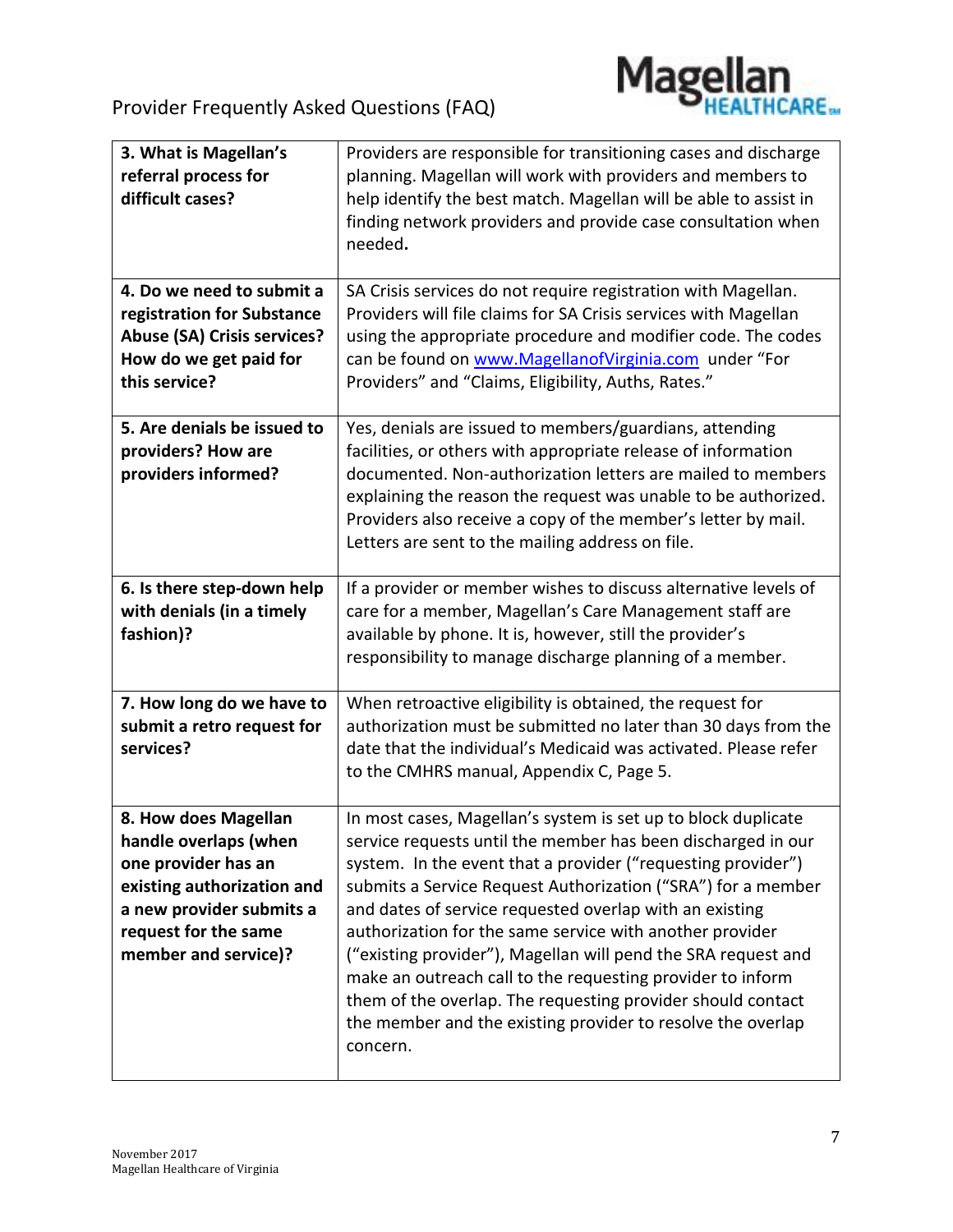

|                                                                                   | If the requesting provider is unable to reach the member and<br>existing provider by the end of the next business day (6:00pm),<br>the requesting provider should notify Magellan by phone.<br>Magellan will then call the existing provider and the requesting<br>provider's SRA will remain pended for two more business days<br>(the length of pend will not exceed three business days). If<br>Magellan does not reach the existing provider by phone,<br>Magellan staff will leave a voice message for the existing<br>provider requesting a return phone call within two business<br>days. The message for the existing provider will indicate that if<br>Magellan does not hear from the existing provider within two<br>business days, the existing provider's authorization will be<br>discharged to accommodate the new request. |
|-----------------------------------------------------------------------------------|--------------------------------------------------------------------------------------------------------------------------------------------------------------------------------------------------------------------------------------------------------------------------------------------------------------------------------------------------------------------------------------------------------------------------------------------------------------------------------------------------------------------------------------------------------------------------------------------------------------------------------------------------------------------------------------------------------------------------------------------------------------------------------------------------------------------------------------------|
|                                                                                   | If Magellan receives notification from the member or existing<br>provider to discharge the existing provider's authorization,<br>Magellan will continue with the review of the requesting<br>provider's SRA to determine if the member meets Medical<br>Necessity Criteria. If the member contacts Magellan to<br>discharge the existing provider's authorization, Magellan will<br>make one courtesy call to the existing provider to informing<br>them of the discharged authorization at the member's request.                                                                                                                                                                                                                                                                                                                          |
|                                                                                   | If, at the end of the three business day pend, Magellan has not<br>heard from the existing provider or member, Magellan will<br>discharge the existing provider's authorization and continue<br>with the review of the requesting provider's SRA to determine<br>if it meets Medical Necessity Criteria.                                                                                                                                                                                                                                                                                                                                                                                                                                                                                                                                   |
|                                                                                   | If, during the three business day pend, the existing provider<br>informs Magellan that they continue to service the member<br>and Magellan does not receive a phone call from the member<br>requesting to be discharged from the existing provider, then<br>Magellan will non-authorize the requesting provider's SRA.                                                                                                                                                                                                                                                                                                                                                                                                                                                                                                                     |
|                                                                                   | Please refer to the CMHRS manual (rev. 5/07/2014), Appendix<br>C, Page 2-3 for more information.                                                                                                                                                                                                                                                                                                                                                                                                                                                                                                                                                                                                                                                                                                                                           |
| 9. Where do I find the<br><b>DMAS manuals referenced</b><br>in this FAQ document? | All DMAS manuals can be found here:<br>www.virginiamedicaid.dmas.virginia.gov under the "Provider<br>Resources" tab and "Provider Manuals."                                                                                                                                                                                                                                                                                                                                                                                                                                                                                                                                                                                                                                                                                                |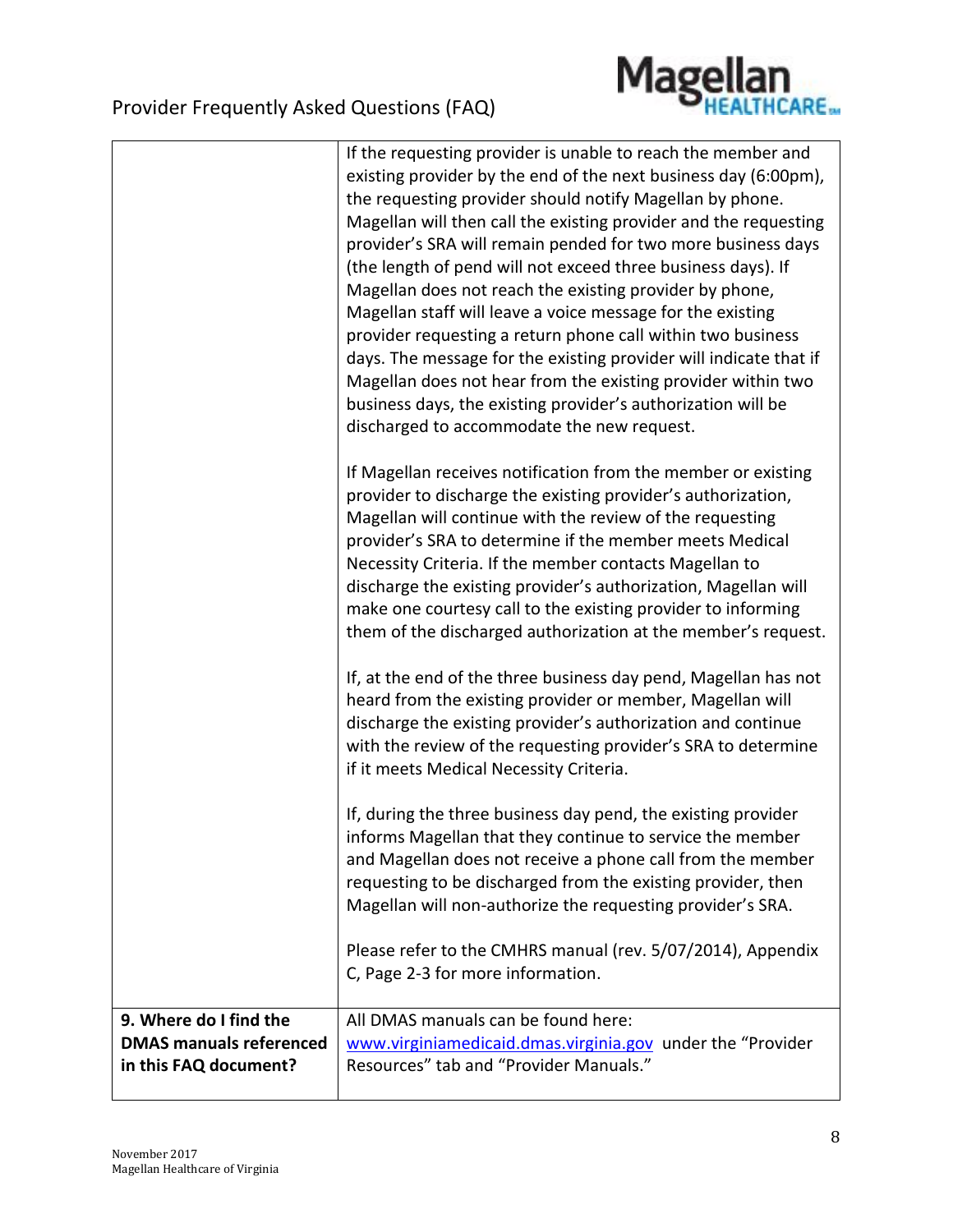

|                                                      | Providers are encouraged to access manuals from this website    |
|------------------------------------------------------|-----------------------------------------------------------------|
|                                                      | to ensure that the most current version.                        |
|                                                      |                                                                 |
|                                                      | <b>Quality/Compliance/Outcomes</b>                              |
| 1. What are the                                      | Magellan's treatment record reviews (TRR) are not audits and    |
| differences between                                  | will not replace any DMAS audit process. Magellan TRRs are      |
| <b>Magellan Treatment</b>                            | intended to review the quality of care and provide feedback     |
| <b>Record Reviews and</b>                            | and assist with guiding care toward evidence-based clinical     |
| <b>DMAS Audits?</b>                                  | practices for specific diagnoses. These reviews are meant to    |
|                                                      | assist with identifying opportunities for improvement in both   |
|                                                      | service provision and documentation. In the case of a DMAS      |
|                                                      | audit, those reviews involve regulatory compliance and will     |
|                                                      | retract funds when results are non-compliant.                   |
|                                                      |                                                                 |
| 2. I am a Residential                                | All serious incidents must be reported to Magellan within one   |
| <b>Treatment Center (RTC)-</b>                       | business day after a serious incident occurs. Serious incidents |
| Level C provider. How do I<br>report serious/adverse | should be faxed to Magellan at 1-888-656-5396.                  |
| incidents to Magellan?                               | RTC-Level C providers should refer to 42 CFR § 483.374 for      |
|                                                      | detailed federal regulations regarding facility reporting       |
|                                                      | requirements.                                                   |
|                                                      |                                                                 |
|                                                      | For information about what to include in your incident report   |
|                                                      | please refer to www.MagellanofVirginia.com under "For           |
|                                                      | Providers" and "2013-2014 Communications" to view the           |
|                                                      | memo dated July 28, 2014 titled "Incident Reporting - specific  |
|                                                      | to Residential Level C Providers".                              |
|                                                      |                                                                 |
| 3. I am not an RTC-Level C                           | Yes. Effective September 1, 2016, Magellan providers for all    |
| provider. Do I have to                               | levels of care have the responsibility to notify Magellan of    |
| report serious/adverse                               | member adverse outcomes within one business day                 |
| incidents to Magellan?                               | following knowledge of the incident.                            |
|                                                      |                                                                 |
|                                                      | <b>Contracting</b>                                              |
| 1. I am employed by an                               | Your employer would complete the contract for any services      |
| organization part-time,                              | billed through the organization. You would complete an          |
| and am in private practice                           | individual contract, and be credentialed individually, for any  |
| part-time. What kind of                              | services provided separately through your private practice.     |
| contract do I need to                                |                                                                 |
| complete?                                            |                                                                 |
| 2. What if I add another                             | If you are contracted with Magellan as an individual or group   |
| location to our contract?                            | practice you may add additional service locations using the     |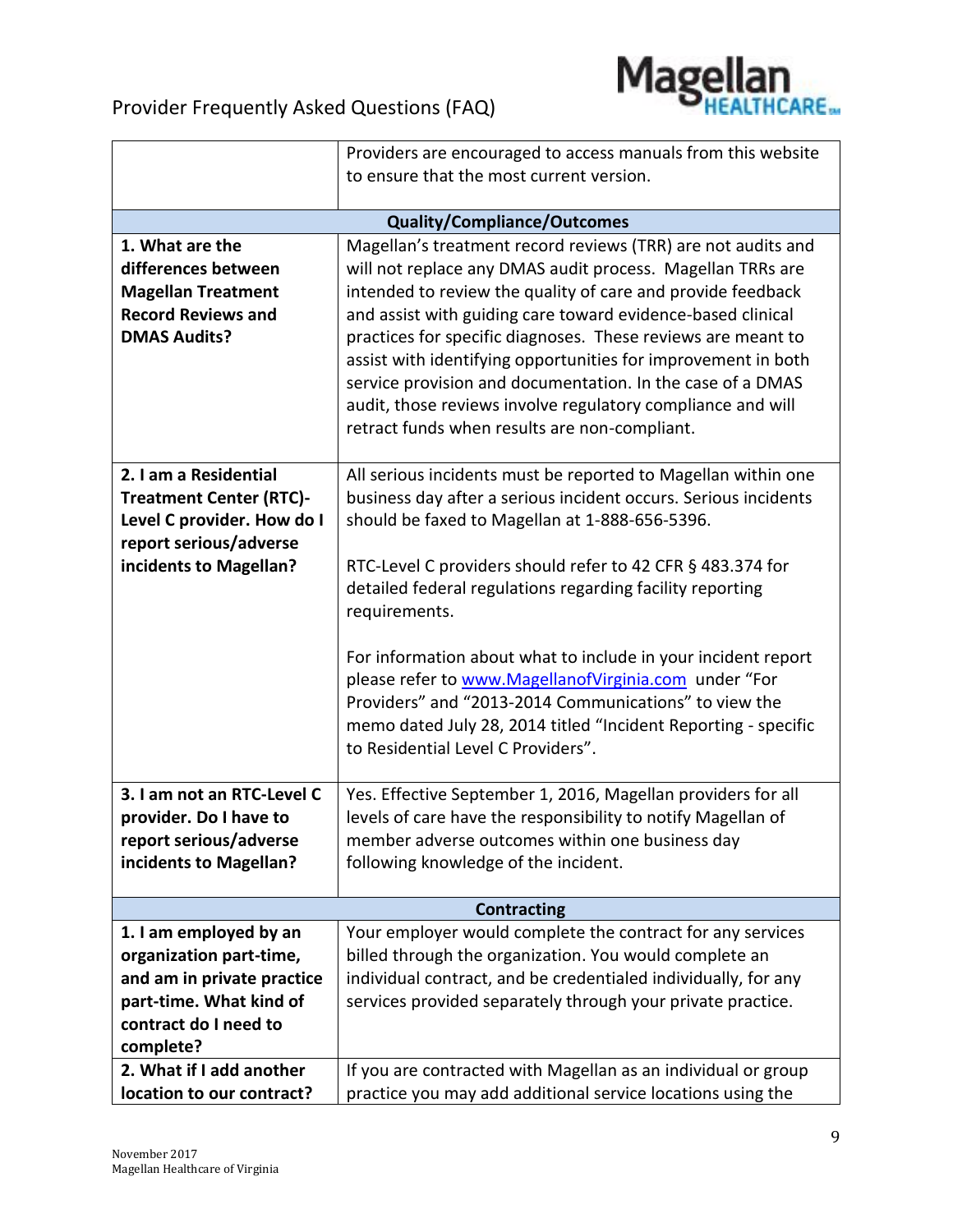

|                                                                                                                                                                                                             | provider website at www.MagellanHealth.com/provider . If you<br>are contracted as an organization, depending on the type of<br>services being added, you may require licensure from the<br>Department of Behavioral Health and Developmental Services<br>(DBHDS) or another applicable licensing entity. In addition,<br>some services/provider types are subject to additional<br>screening activities, including an application fee, per Federal<br>regulations. Please submit your request via the "contact us"<br>link on the home page of www.Magellanof Virginia.com or<br>contact the Network Department at 1-800-424-4536 to help<br>guide you through this process. |
|-------------------------------------------------------------------------------------------------------------------------------------------------------------------------------------------------------------|------------------------------------------------------------------------------------------------------------------------------------------------------------------------------------------------------------------------------------------------------------------------------------------------------------------------------------------------------------------------------------------------------------------------------------------------------------------------------------------------------------------------------------------------------------------------------------------------------------------------------------------------------------------------------|
| 3. What if I want to add<br>another Level of<br><b>Care/Service to an existing</b><br>contracted and<br>credentialed location?                                                                              | In most cases, each service requires licensure from an<br>applicable licensing entity. In addition, some services/provider<br>types are subject to additional screening activities, including an<br>application fee, per Federal regulations. Please submit your<br>request via the "contact us" link on the home page of<br>www.MagellanofVirginia.com or contact the Network<br>Department at 1-800-424-4536 to help guide you through this<br>process.                                                                                                                                                                                                                    |
| 4. I am currently a<br>participating provider with<br><b>Magellan for your</b><br>commercial/EAP business.<br>Do I need to complete a<br>new contract for the<br><b>Virginia Medicaid/FAMIS</b><br>program? | Yes. You will need to complete a Virginia Medicaid addendum,<br>the Virginia Medicaid Participation Agreement, and other<br>applicable documentation. If you are an organization, Magellan<br>will also send a "Sites and Services" form to verify services<br>offered at each of your locations. Your re-credentialing cycle<br>will not change by adding the Medicaid line of business to your<br>contract.                                                                                                                                                                                                                                                                |
| 5. Whom can I contact if I<br>have additional questions<br>about contracting?                                                                                                                               | You may call a Magellan of Virginia Provider Network<br>Management Specialist at 1-800-424-4536, or send an email<br>using the "Contact Us" link on the home page of the Magellan<br>of Virginia website.                                                                                                                                                                                                                                                                                                                                                                                                                                                                    |
|                                                                                                                                                                                                             | <b>Credentialing</b>                                                                                                                                                                                                                                                                                                                                                                                                                                                                                                                                                                                                                                                         |
| 1. I am already enrolled<br>with DMAS as a provider.<br>Do I need to complete<br>your credentialing packet?                                                                                                 | Yes, all individual professionals, group practice members and<br>organizations must be credentialed and contracted with<br>Magellan for the purposes of requesting authorizations and<br>billing to Magellan.                                                                                                                                                                                                                                                                                                                                                                                                                                                                |
|                                                                                                                                                                                                             |                                                                                                                                                                                                                                                                                                                                                                                                                                                                                                                                                                                                                                                                              |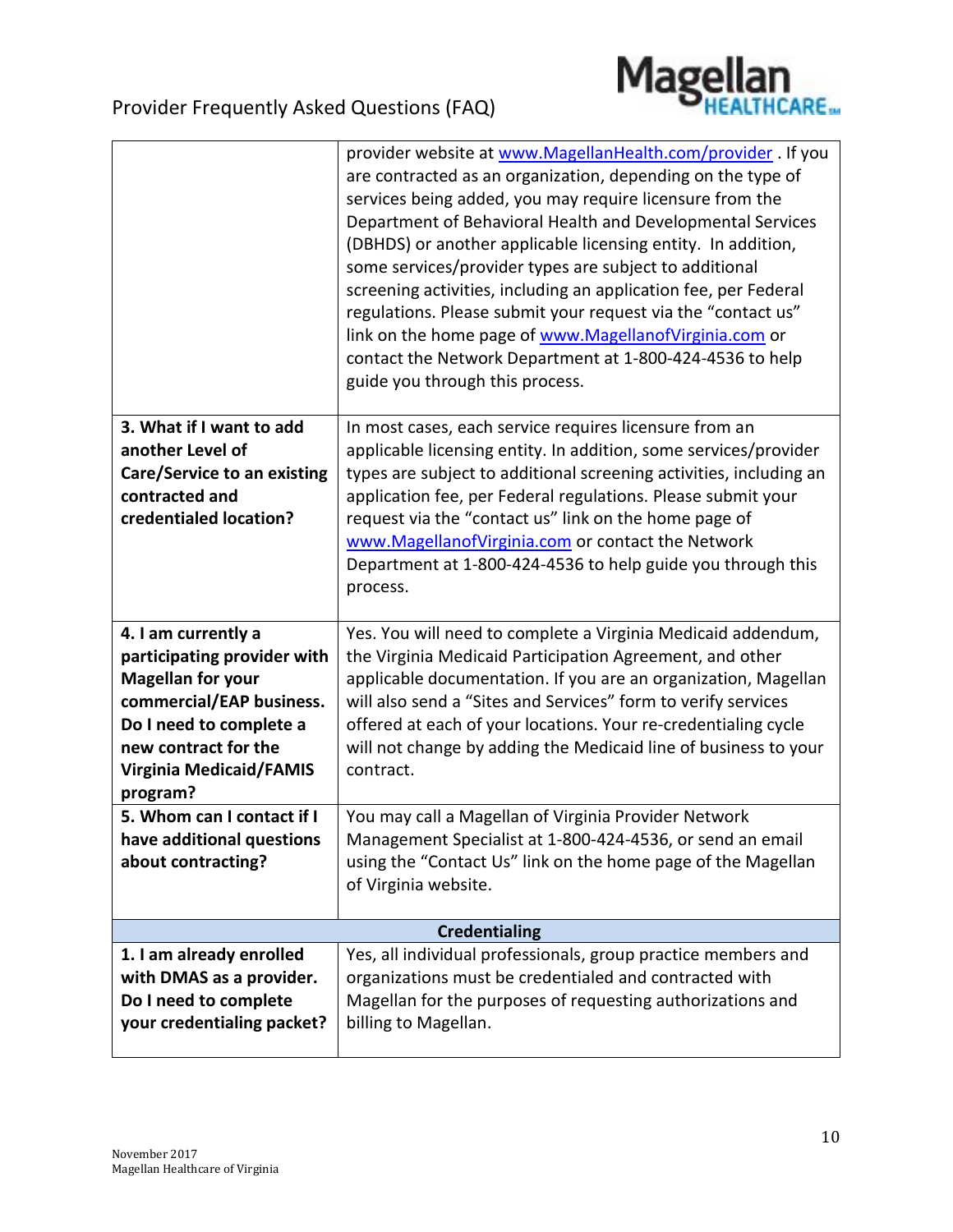

| 2. Are there any Non-         | No, there are no non-participating benefits. A provider may not |
|-------------------------------|-----------------------------------------------------------------|
| <b>Participating provider</b> | get authorizations nor render services until they are           |
| benefits?                     | credentialed and contracted with Magellan.                      |
|                               |                                                                 |
| 3. If an individual           | If you are currently registered with CAQH, log on and complete  |
| practitioner is already       | your application; send all required documents to CAQH. Please   |
| registered with CAQH, can     | ensure that you have re-attested to your information and have   |
| we just add Magellan to       | authorized Magellan to access your application.                 |
| our list?                     |                                                                 |
| 4. Your application asks      | As our credentialing forms are used nationally, the Medicaid ID |
| for a Medicaid ID number,     | field is different depending upon the State/Commonwealth. We    |
| which is the same as our      | recognize that the Medicaid ID in Virginia is simply your       |
| NPI in Virginia. Are you      | National Provider Identifier (NPI). You may simply enter the    |
| looking for us to enter this  | number in the NPI field on the forms.                           |
| same number twice?            |                                                                 |
| 5. I heard that Magellan      | No. The 180 days is the maximum allowed by law. Once a          |
| can take up to 180 days to    | completed application is received, including all supplemental   |
| process a credentialing       | documents, the credentialing process generally                  |
| application. Will I be        | can be completed within 90 days. Certain factors, such as the   |
| allowed to bill for services  | need for a site visit, may lengthen the processing time.        |
| during the credentialing      | However, it is important to understand that until both the      |
| process?                      | contracting and credentialing processes are completed, you will |
|                               | not be considered in-network and will therefore be unable to    |
|                               | bill for services. Once you are an approved provider, Magellan  |
|                               | will not backdate your effective date to cover the period in    |
|                               | which you were considered out of network, as this is not        |
|                               | allowed per federal provider enrollment and screening           |
|                               | requirements.                                                   |
| 6. I do not provide fee-for-  | No. Magellan administers the traditional and non-traditional    |
| service mental health         | behavioral health services for all members covered through any  |
| services for DMAS             | DMAS behavioral health fee-for-service, regardless of the       |
| currently. (I only provide    | population served. Magellan also administers the non-           |
| DD/ID waiver services.) Do    | traditional behavioral health services for members enrolled     |
| I need to complete your       | with a Medicaid/FAMIS Managed Care plan.                        |
| credentialing application?    |                                                                 |
|                               | If you are a behavioral health provider licensed by the         |
|                               | Department of Health Professions and/or a provider whose        |
|                               | service is licensed through the Department of Behavioral        |
|                               | Health and Developmental Services and/or a provider of          |
|                               | Treatment Foster Care licensed through Department of Social     |
|                               | Services, you will need to credential and contract with         |
|                               | Magellan.                                                       |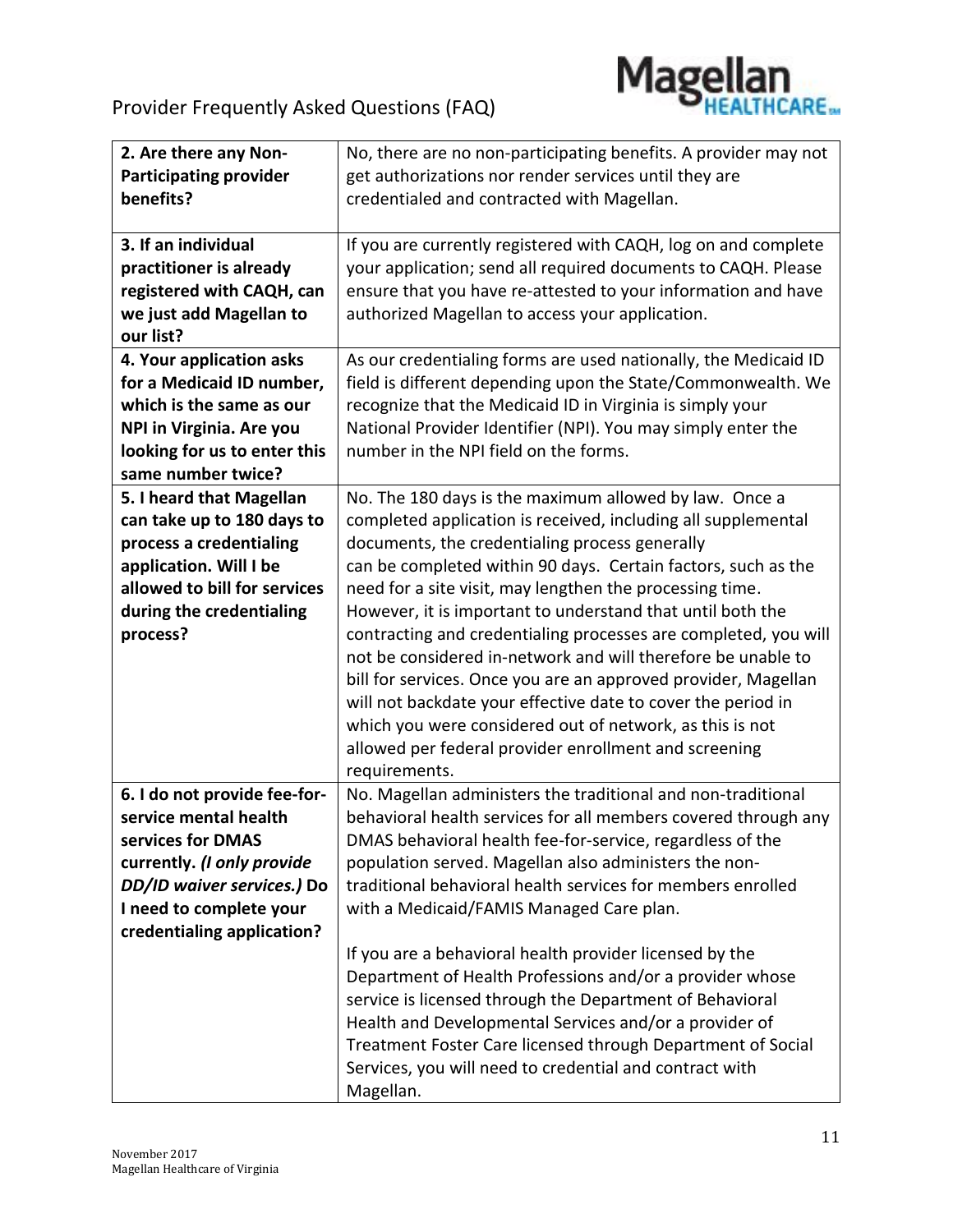

 $\overline{\phantom{a}}$ 

| 7. Will Magellan allow                           | If you are not a behavioral health provider and you do not bill<br>for behavioral health services for fee-for-service Medicaid<br>members, you do not need to enroll with Magellan.<br>Magellan will review on a case-by-case basis those providers |
|--------------------------------------------------|-----------------------------------------------------------------------------------------------------------------------------------------------------------------------------------------------------------------------------------------------------|
| "delegated" credentialing?                       | wishing to maintain delegated credentialing. Please contact a<br>Magellan network representative at 1-800-424-4536 or submit<br>your request via the "contact us" link on the Magellan of<br>Virginia website to discuss the requirements.          |
| 8. What if our organization                      | Yes, each individual location, as listed on your organization's                                                                                                                                                                                     |
| provides only in-home                            | license, are required to go through the credentialing process.                                                                                                                                                                                      |
| service and the home is                          | You would list each organizational address that is affiliated your                                                                                                                                                                                  |
| where the individual                             | agency's license on your credentialing application.                                                                                                                                                                                                 |
| receives services? Does                          |                                                                                                                                                                                                                                                     |
| my organization still need                       |                                                                                                                                                                                                                                                     |
| to be credentialed by                            |                                                                                                                                                                                                                                                     |
| <b>Magellan?</b>                                 |                                                                                                                                                                                                                                                     |
| 9. Are the staff                                 | Magellan's adheres to the requirement set forth by DMAS and                                                                                                                                                                                         |
| requirements for Magellan                        | all applicable regulations. Please refer to the appropriate DMAS                                                                                                                                                                                    |
| any different from what                          | manual for further guidance.                                                                                                                                                                                                                        |
| <b>DBHDS requires?</b>                           |                                                                                                                                                                                                                                                     |
| 10. I did not receive a                          | You may call a Magellan network representative at 1-800-424-                                                                                                                                                                                        |
| credentialing application.                       | 4536, or send an email using the "Contact Us" link on the                                                                                                                                                                                           |
| How do I get one sent to                         | homepage of the Magellan of Virginia website.                                                                                                                                                                                                       |
| me/my organization?                              |                                                                                                                                                                                                                                                     |
| 11. My organization is not                       | Accreditation is recommended, but not required for                                                                                                                                                                                                  |
| accredited by any of the                         | participation with Magellan. If you are licensed and in good                                                                                                                                                                                        |
| accrediting bodies<br>mentioned in the           | standing with the Department of Behavioral Health and                                                                                                                                                                                               |
|                                                  | Developmental Services (DBHDS) or other accepted licensing                                                                                                                                                                                          |
| application. Will my<br>organization still be    | entity, Magellan will honor the license in lieu of an<br>accreditation. If you are an organizational provider (for                                                                                                                                  |
| allowed to participate?                          | example, a Federally Qualified Health Clinic or Rural Health                                                                                                                                                                                        |
|                                                  | Clinic) and do not have accreditation nor are licensed by DBHDS                                                                                                                                                                                     |
|                                                  | or another accepted licensing entity, a Magellan site visit may<br>be required for initial credentialing and every three years<br>thereafter.                                                                                                       |
|                                                  |                                                                                                                                                                                                                                                     |
| 12. Do I need to complete                        | Yes, each active, licensed service location that provides                                                                                                                                                                                           |
| an application for my<br>school-based locations? | behavioral health services will need to be reported to Magellan<br>in order to be credentialed.                                                                                                                                                     |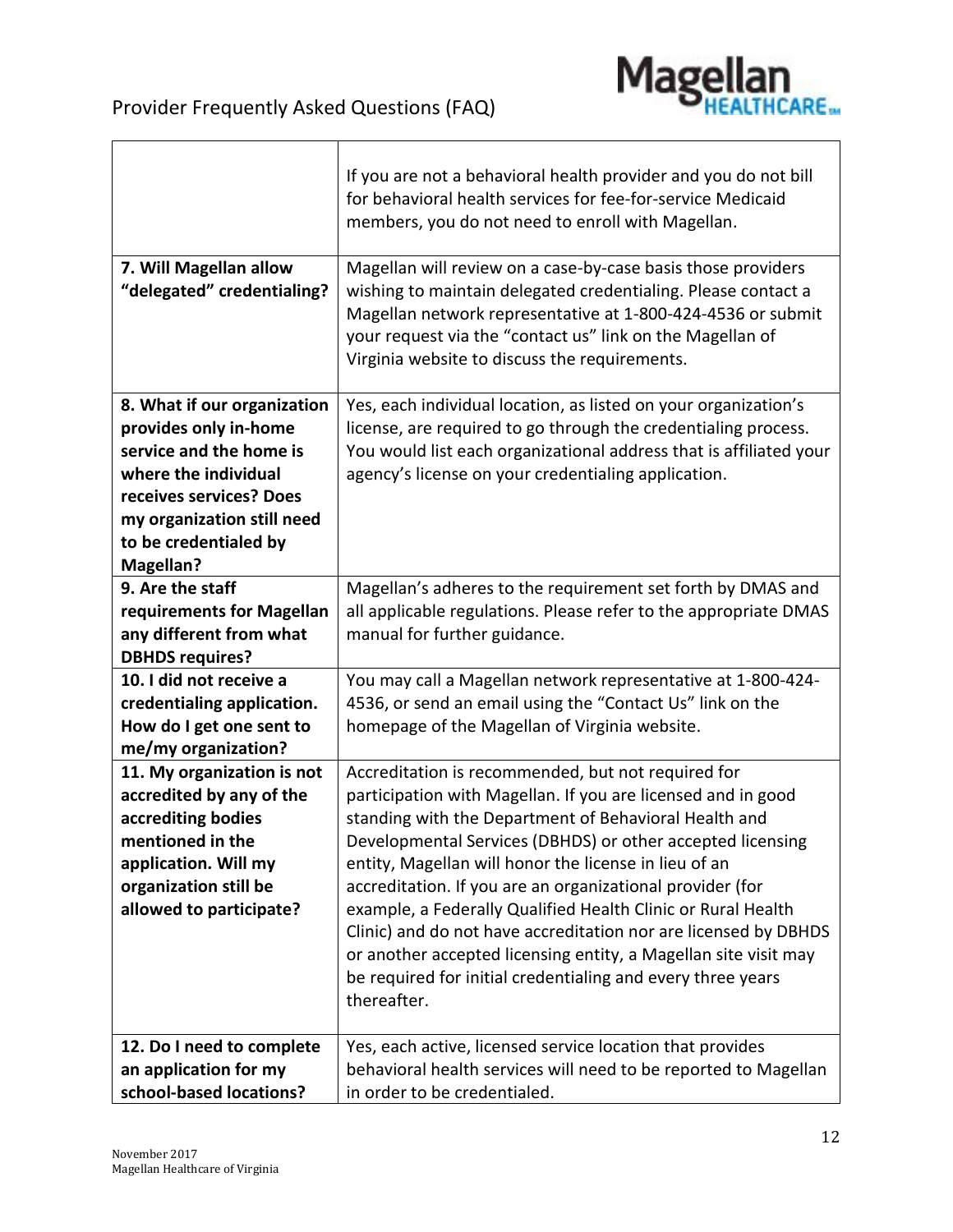$\overline{\phantom{a}}$ 



٦

| 13. My organization only    | All providers are required to have a minimum of \$1 million per   |
|-----------------------------|-------------------------------------------------------------------|
| provides community          | occurrence and \$1 million aggregate coverage for both General    |
| based/in-home services.     | and Professional Liability. DMAS has confirmed this is the        |
| Do we need to have          | minimum allowed.                                                  |
| professional liability      |                                                                   |
| insurance?                  |                                                                   |
| 14. Does Magellan require   | Magellan adheres to the DMAS rules and regulations for            |
| client visits to meet       | delivery of services. DMAS will continue to require client visits |
| physician directed          | to meet physician directed requirements.                          |
| requirements or can we      |                                                                   |
| credential providers        |                                                                   |
| independently and use the   |                                                                   |
| psychiatric services        |                                                                   |
| model?                      |                                                                   |
|                             | <b>Claims/Billing</b>                                             |
| 1. What filing options do I | There are several options for submitting claims to Magellan,      |
| have to submit claims to    | including our Claims Courier application on the provider          |
| <b>Magellan?</b>            | website as well as Direct Submit and clearinghouse options.       |
|                             | Please visit the "Getting Paid" section on                        |
|                             | www.magellanhealth.com/provider for more information.             |
|                             |                                                                   |
| 2. Whom do I contact        | Information on clearinghouses, as well as the direct submit       |
| about questions related to  | process and signing up for testing, is available on               |
| direct billing or           | www.MagellanHealth.com/provider under the "Getting Paid"          |
| clearinghouses with         | section. We encourage providers who bill moderate to high         |
| <b>Magellan?</b>            | volume claims register for the Direct Submit option.              |
|                             |                                                                   |
| 3. DMAS has allowed         | The model for billing is the same as under DMAS. Only the         |
| billing of non-licensed     | licensed supervising individual needs to be listed on the claim.  |
| staff, under the            | Providers should refer to the appropriate DMAS manual for         |
| supervision of a licensed   | additional guidance at www.virginiamedicaid.dmas.virginia.gov.    |
| individual. Will Magellan   |                                                                   |
| allow this process to       |                                                                   |
| continue?                   |                                                                   |
| 4. What is your             | The Magellan standard is that 90 percent of all claims are paid   |
| turnaround time for         | within 30 days of the date the claim is received. Our claims      |
| claims payment?             | system processes continually, as claims are received from         |
|                             | providers, and the funds are approved by DMAS. You may refer      |
|                             | to the Virginia Provider Handbook Supplement, "Provider           |
|                             | Reimbursement" section for more information on the billing        |
|                             | cycle.                                                            |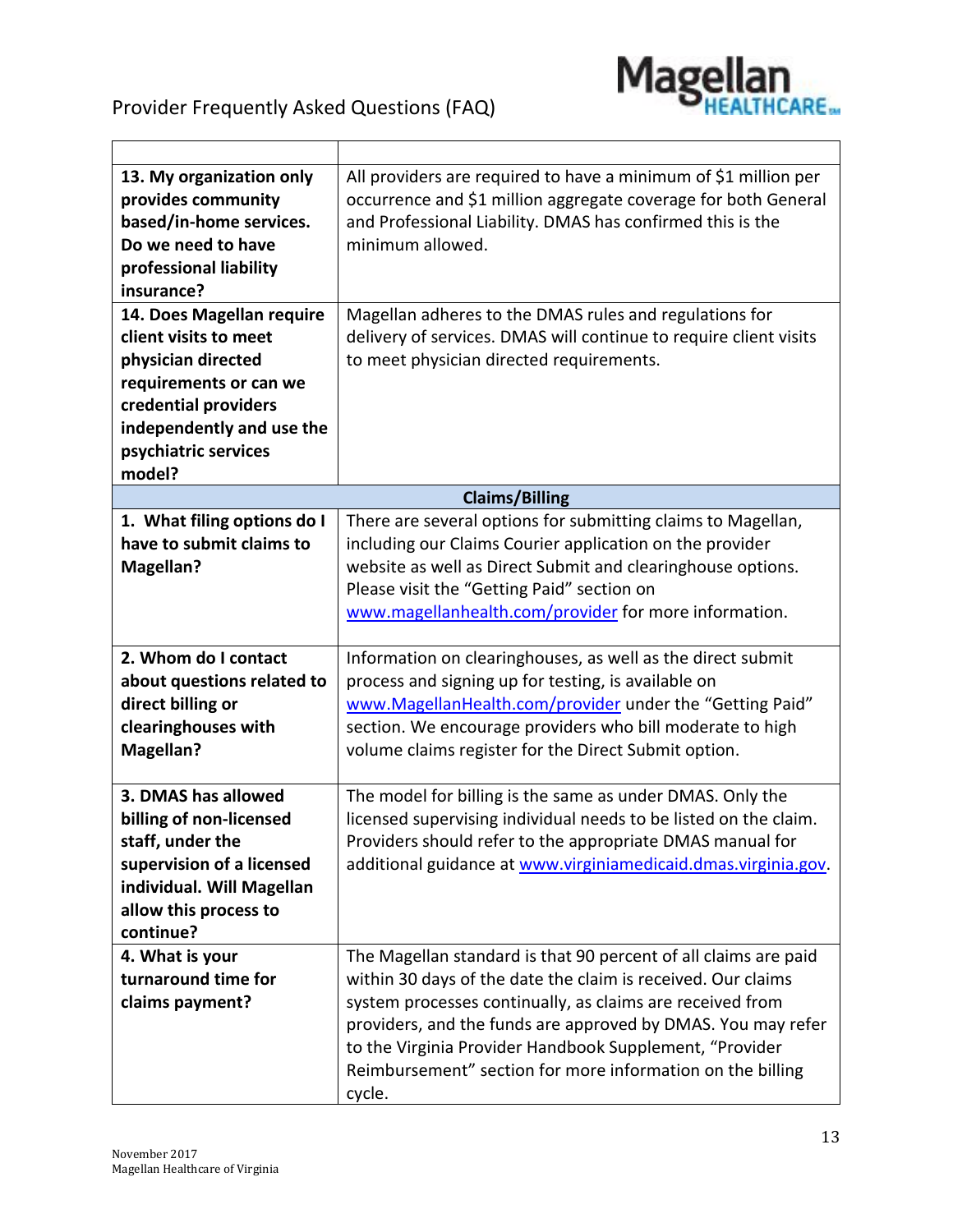

 $\overline{\phantom{0}}$ 

| 5. What is the process for<br>claims denials and voids? | Claim denials are sent on the provider Explanation of Benefits<br>(EOB) or the electronic remittance, whichever the provider<br>receives. Electronic submissions are the preferred method for<br>claims submission, payment and remittance advice.                                                                                    |
|---------------------------------------------------------|---------------------------------------------------------------------------------------------------------------------------------------------------------------------------------------------------------------------------------------------------------------------------------------------------------------------------------------|
|                                                         | Magellan doesn't void claims unless a stop-payment is done on<br>a Magellan check.                                                                                                                                                                                                                                                    |
|                                                         | If there is a need for a change to a claim, the claim should be<br>sent as a corrected claim and the original claim will be adjusted,<br>not voided.                                                                                                                                                                                  |
|                                                         | Corrected claims can be submitted electronically on the Claims<br>Courier application by selecting the appropriate "corrected<br>claim field." Corrections can only be made to place of service,<br>billed amounts or number of units. Click "View Submitted<br>Claims Online", search for transaction, update and hit<br>"resubmit". |
|                                                         | For claims submitted using direct submit or a clearinghouse,<br>HIPAA 837 5010 claims submission information can be found<br>under the "Getting Paid" section on<br>www.magellanhealth.com/provider.                                                                                                                                  |
|                                                         | For paper submissions, please write "corrected claim" on the<br>bill. Highlighting the changes will ensure Magellan understands<br>the changes being made. Send to Magellan Health, Attn: Claims<br>Dept. (VA DMAS) P.O. Box 1099, Maryland Heights, MO 63043.                                                                        |
|                                                         | Please note: Only claims that were originally paid and have<br>changes should be sent as corrected. An originally denied claim<br>should just be submitted as a new claim, even if there are<br>changes.                                                                                                                              |
| 6. What is the timely filing                            | You have one year from the date on the Explanation of Benefits                                                                                                                                                                                                                                                                        |
| limit if we have a                                      | (EOB) to resubmit a corrected claim. You have 30 days from                                                                                                                                                                                                                                                                            |
| corrected claim?                                        | the date on the EOB or date on the denial letter to submit a                                                                                                                                                                                                                                                                          |
|                                                         | claim reconsideration. You may reference the Magellan                                                                                                                                                                                                                                                                                 |
|                                                         | Provider Handbook Supplement, pages 64-66 for more detailed                                                                                                                                                                                                                                                                           |
|                                                         | information.                                                                                                                                                                                                                                                                                                                          |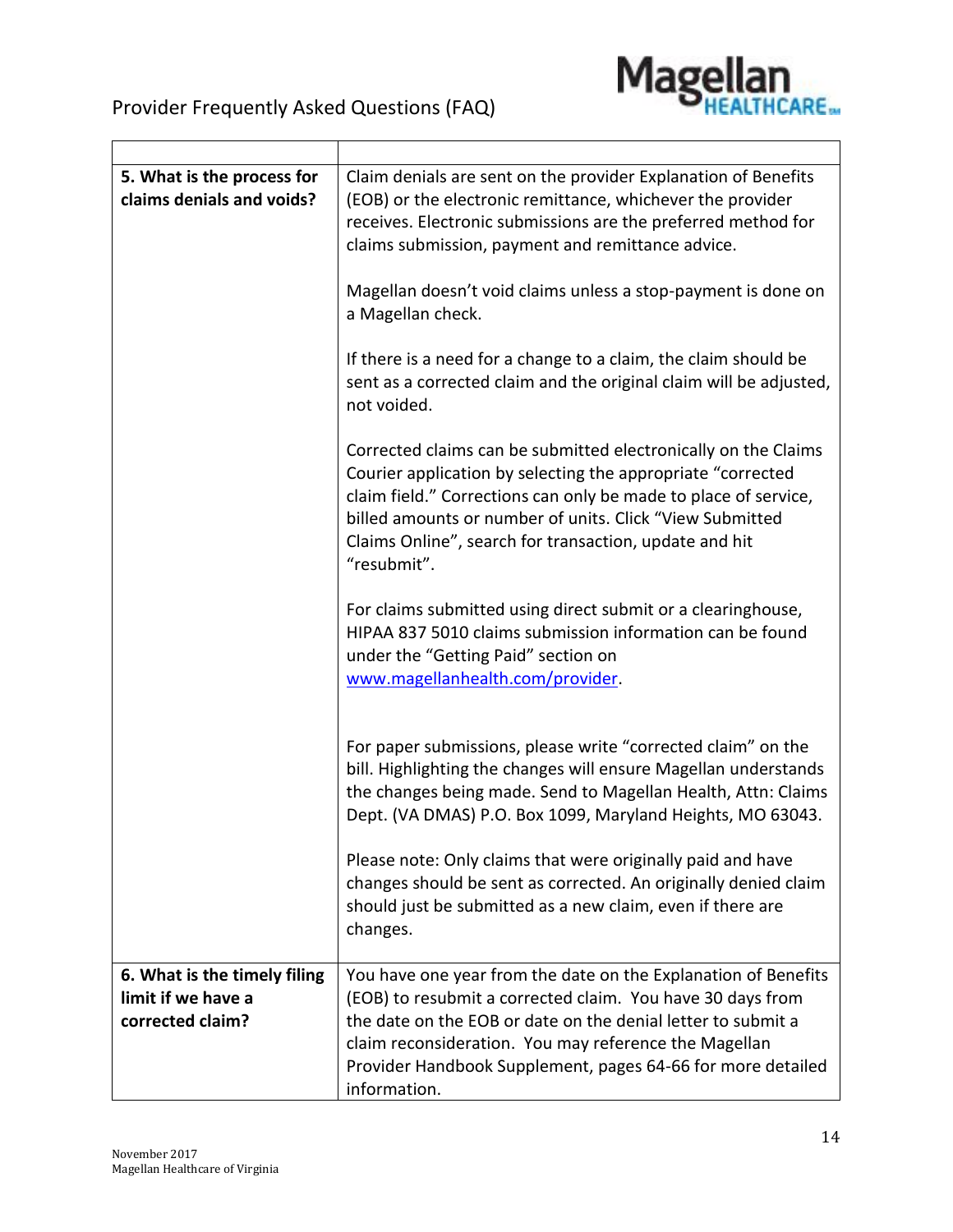

| 7. What is the process for<br>submitting overpayments<br>on claims? | Magellan implemented an automatic retraction process April 1,<br>2015, eliminating 30 day notices and began retracting claims<br>within one remit cycle of an identified overpayment.                                                                                                                                                                                                                                                |
|---------------------------------------------------------------------|--------------------------------------------------------------------------------------------------------------------------------------------------------------------------------------------------------------------------------------------------------------------------------------------------------------------------------------------------------------------------------------------------------------------------------------|
|                                                                     | If a providers self-identify an overpayment and the funds have<br>not been retracted by Magellan, they can initiate the retraction<br>process by:                                                                                                                                                                                                                                                                                    |
|                                                                     | 1. For EDI transactions, providers may submit voided<br>claims electronically using the value "8" (VOID) in<br>CLM05-3. A Magellan claims processor will review and<br>initiate the retraction process internally.<br>2. For refunds via check, please send documentation to<br>identify the claim (member ID, claim number(s) and<br>date(s) of service) and the reason for the refund. Mail<br>the check and the documentation to: |
|                                                                     | <b>Magellan Health (VA DMAS)</b>                                                                                                                                                                                                                                                                                                                                                                                                     |
|                                                                     | <b>Attn: Recoveries Lockbox</b>                                                                                                                                                                                                                                                                                                                                                                                                      |
|                                                                     | P.O. Box 785346                                                                                                                                                                                                                                                                                                                                                                                                                      |
|                                                                     | Philadelphia, PA 19178-5346                                                                                                                                                                                                                                                                                                                                                                                                          |
|                                                                     |                                                                                                                                                                                                                                                                                                                                                                                                                                      |
| 8. I have a "pay to"                                                | At this time, Magellan is not able to obtain CAQH payment                                                                                                                                                                                                                                                                                                                                                                            |
| account set up through                                              | information. Information on our electronic funds transfer (EFT)                                                                                                                                                                                                                                                                                                                                                                      |
| CAQH. Can you obtain my                                             | process can be found on www.MagellanHealth.com/provider                                                                                                                                                                                                                                                                                                                                                                              |
| payment information from                                            | under the "Getting Paid" section.                                                                                                                                                                                                                                                                                                                                                                                                    |
| that account?                                                       |                                                                                                                                                                                                                                                                                                                                                                                                                                      |
| 9. How are claims                                                   | Claims for dual-eligible members should be submitted to                                                                                                                                                                                                                                                                                                                                                                              |
| processed for dual-                                                 | Medicare for reimbursement. The claims will then be sent to                                                                                                                                                                                                                                                                                                                                                                          |
| eligible?                                                           | DMAS for processing for the Medicaid portion via the                                                                                                                                                                                                                                                                                                                                                                                 |
|                                                                     | "crossover" process. There are a few cases in which you may                                                                                                                                                                                                                                                                                                                                                                          |
|                                                                     | submit dual eligible claims directly to Magellan. Please refer to                                                                                                                                                                                                                                                                                                                                                                    |
|                                                                     | the November 23, 2016 provider communication "Medicare                                                                                                                                                                                                                                                                                                                                                                               |
|                                                                     | Crossover Claims Process" posted on the Magellan of Virginia                                                                                                                                                                                                                                                                                                                                                                         |
|                                                                     | website under "For Providers" and "2016 Communications".                                                                                                                                                                                                                                                                                                                                                                             |
| 10. Can I bill partial units?                                       | Magellan will only able to accept whole units. Services may                                                                                                                                                                                                                                                                                                                                                                          |
|                                                                     | allow you to accumulate partial hours throughout the week,<br>however, you must bill only whole hours. Time billed must<br>match the documented time rendering the service in the                                                                                                                                                                                                                                                    |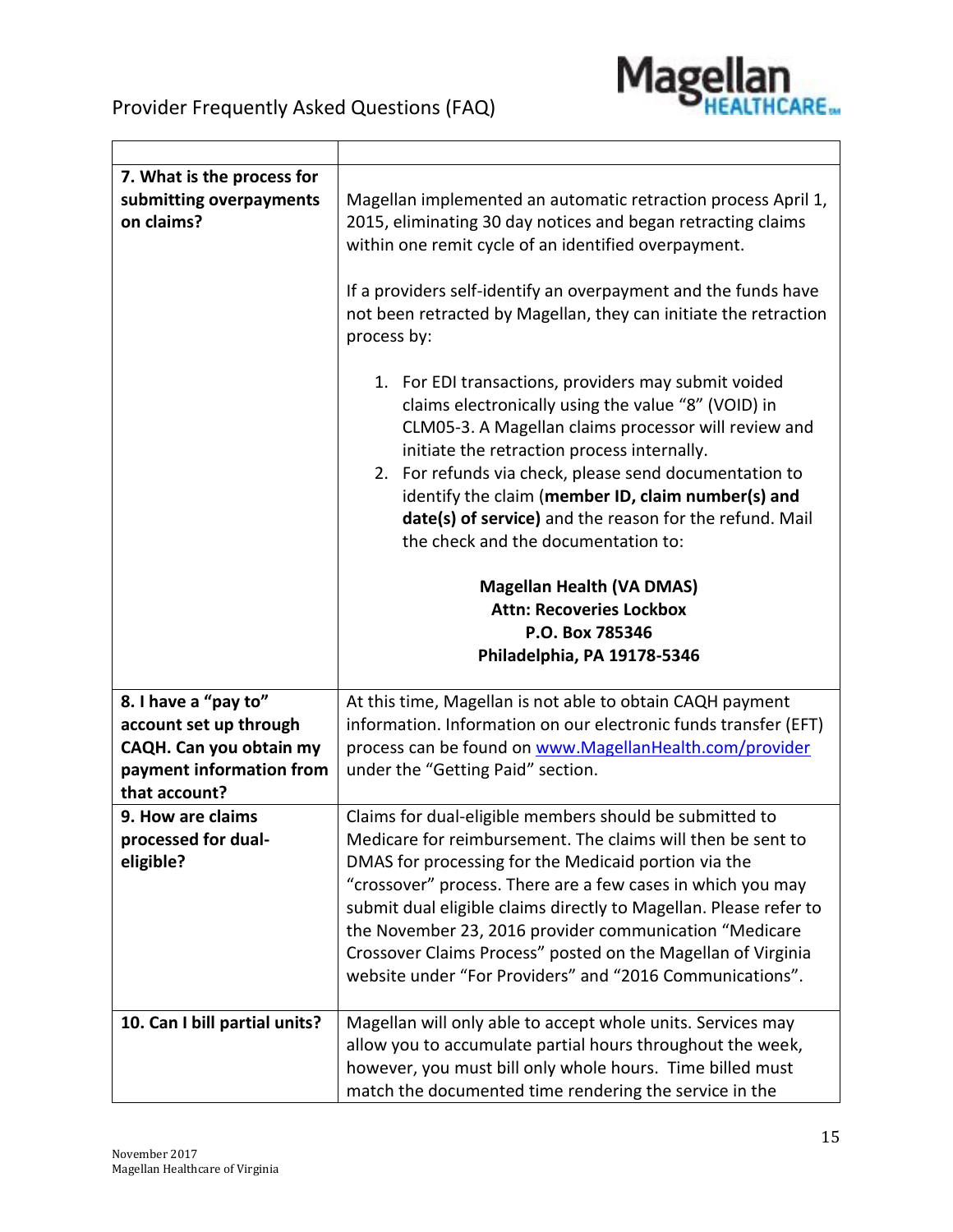

|                                   | member's clinical record and in accordance with DMAS<br>requirements. Provider should refer to the appropriate DMAS |  |
|-----------------------------------|---------------------------------------------------------------------------------------------------------------------|--|
|                                   | manual for further guidance.                                                                                        |  |
| 11. I noticed electronic          | You can sign up for electronic funds transfer (EFT) on the secure                                                   |  |
| funds transfer (EFT)              | section of the Magellan provider website,                                                                           |  |
| information isn't                 | www.magellanhealth.com/provider. Magellan will send you                                                             |  |
| requested in the Magellan         | instructions along with your username and password to                                                               |  |
| provider enrollment               | establish a login for the website.                                                                                  |  |
| forms. How is this                |                                                                                                                     |  |
| information shared with           |                                                                                                                     |  |
| <b>Magellan?</b>                  |                                                                                                                     |  |
| 12. Where can I find a list       | The reimbursement rates and procedure codes are posted on                                                           |  |
| of codes and rates for            | www.MagellanofVirginia.com under "For Providers" and                                                                |  |
| billing to Magellan?              | "Claims, Eligibility, Auths, Rates." The rates are updated, at a                                                    |  |
|                                   | minimum, annually.                                                                                                  |  |
|                                   |                                                                                                                     |  |
| 13. Is this contract for five     | Yes, the contract between Magellan and DMAS is for five years,                                                      |  |
| years?                            | beginning 12/1/2013 through 11/30/2018. Providers and the                                                           |  |
|                                   | community will be notified in a timely manner of any future                                                         |  |
|                                   | changes.                                                                                                            |  |
| 14. How long will it take to      | Magellan is required to process 90 percent of all claims within                                                     |  |
| know if a claim is denied?        | 30 days. Providers submitting electronically should monitor                                                         |  |
|                                   | claims reports, if submitting claims through Magellan's Claims                                                      |  |
|                                   | Courier, Direct Submit applications. If submitting via a                                                            |  |
|                                   | clearinghouse, you will receive a file stating the denial reasons.                                                  |  |
|                                   |                                                                                                                     |  |
| <b>Training/Provider Outreach</b> |                                                                                                                     |  |
| 1. Does Magellan host in-         | Magellan hosts webinars and trainings as topics are identified.                                                     |  |
| person training sessions          | Please refer to our website, www.MagellanofVirginia.com for                                                         |  |
| for providers?                    | any upcoming webinar/training information.                                                                          |  |
| 2. I missed a provider            | You can find recorded versions of past webinars, as well as any                                                     |  |
| training forum/webinar.           | slides/handouts from our provider forums, on our website,                                                           |  |
| Will it be repeated?              | www.MagellanofVirginia.com under "For Providers" and                                                                |  |
|                                   | "Training."                                                                                                         |  |
|                                   |                                                                                                                     |  |

As a reminder, Magellan of Virginia hosts a weekly call each Friday beginning at 1 p.m. The call is open to all providers to address questions and issues. We encourage providers to visit the